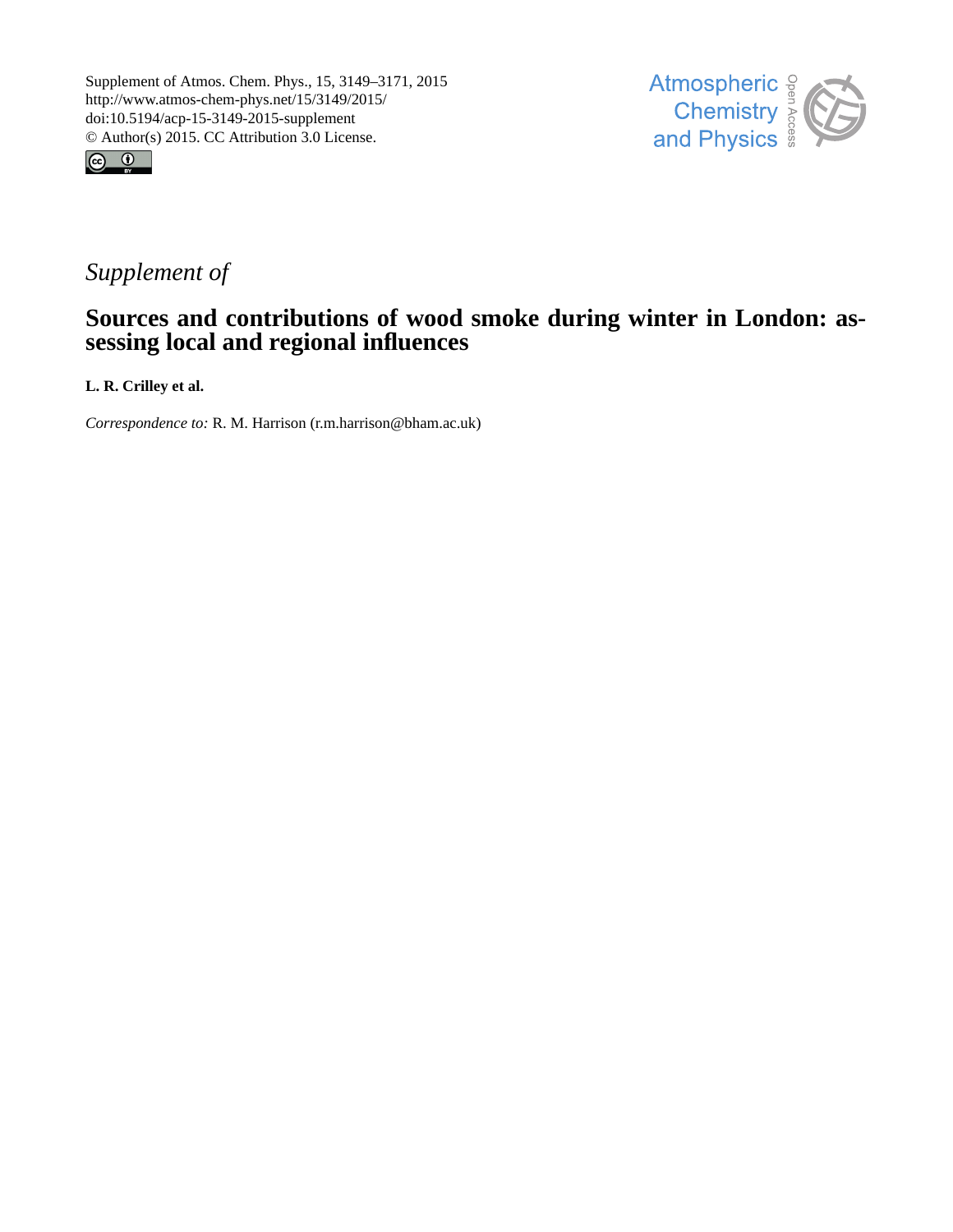| Source ratio used                                                    | <b>Site</b>    |           | OC <sub>bb</sub> | EC <sub>bb</sub> | OC <sub>ff</sub> | $EC_{ff}$ | OC <sub>SOA</sub> |
|----------------------------------------------------------------------|----------------|-----------|------------------|------------------|------------------|-----------|-------------------|
| Levoglucosan/OC = $0.136$<br>$OC/ECveh = 0.58$<br>$OC/EC_{bb} = 6$   | <b>Detling</b> | Average   | 0.49             | 0.08             | 0.33             | 0.57      | 1.29              |
|                                                                      |                | Std. Dev. | 0.36             | 0.06             | 0.19             | 0.33      | 1.23              |
|                                                                      | <b>North</b>   | Average   | 0.57             | 0.1              | 0.83             | 1.44      | 2.12              |
|                                                                      | Kensington     | Std. Dev. | 0.26             | 0.04             | 0.49             | 0.85      | 1.59              |
| Levoglucosan/OC = $0.07$<br>$OC/ECveh = 0.3$<br>$OC/EC_{bb} = 3$     | <b>Detling</b> | Average   | 0.97             | 0.32             | 0.10             | 0.33      | 1.05              |
|                                                                      |                | Std. Dev. | 0.71             | 0.24             | 0.09             | 0.30      | 1.20              |
|                                                                      | <b>North</b>   | Average   | 1.11             | 0.37             | 0.35             | 1.16      | 2.06              |
|                                                                      | Kensington     | Std. Dev. | 0.51             | 0.17             | 0.22             | 0.75      | 1.59              |
| Levoglucosan/OC = $0.17$<br>$OC/ECveh = 1$<br>$OC/EC_{bb} = 10$      | <b>Detling</b> | Average   | 0.40             | 0.04             | 0.61             | 0.61      | 1.11              |
|                                                                      |                | Std. Dev. | 0.29             | 0.03             | 0.35             | 0.35      | 1.14              |
|                                                                      | <b>North</b>   | Average   | 0.46             | 0.05             | 1.49             | 1.49      | 1.58              |
|                                                                      | Kensington     | Std. Dev. | 0.21             | 0.02             | 0.86             | 0.86      | 1.40              |
| Levoglucosan/OC = $0.136$<br>$OC/ECveh = 0.3$<br>$OC/ECbb = 6$       | <b>Detling</b> | Average   | 0.50             | 0.08             | 0.17             | 0.57      | 1.45              |
|                                                                      |                | Std. Dev. | 0.36             | 0.06             | 0.10             | 0.33      | 1.31              |
|                                                                      | <b>North</b>   | Average   | 0.57             | 0.10             | 0.43             | 1.44      | 2.52              |
|                                                                      | Kensington     | Std. Dev. | 0.26             | 0.04             | 0.25             | 0.85      | 1.76              |
| Levoglucosan/OC = $0.09$<br>$OC/ECveh = 0.58$<br>$OC/EC_{bb} = 6$    | <b>Detling</b> | Average   | 0.75             | 0.13             | 0.30             | 0.52      | 1.06              |
|                                                                      |                | Std. Dev. | 0.55             | 0.09             | 0.19             | 0.32      | 1.16              |
|                                                                      | <b>North</b>   | Average   | 0.86             | 0.14             | 0.81             | 1.39      | 1.85              |
|                                                                      | Kensington     | Std. Dev. | 0.40             | 0.07             | 0.48             | 0.83      | 1.50              |
| Levoglucosan/OC = $0.09$<br>$OC/ECveh = 0.3$<br>$OC/EC_{bb} = 6$     | <b>Detling</b> | Average   | 0.75             | 0.13             | 0.16             | 0.52      | 1.21              |
|                                                                      |                | Std. Dev. | 0.54             | 0.09             | 0.09             | 0.32      | 1.21              |
|                                                                      | <b>North</b>   | Average   | 0.86             | 0.14             | 0.42             | 1.39      | 2.24              |
|                                                                      | Kensington     | Std. Dev. | 0.40             | 0.07             | 0.25             | 0.83      | 1.66              |
| Levoglucosan/OC = $0.098$<br>$OC/ECveh = 0.58$<br>$OC/EC_{bb} = 8.2$ | <b>Detling</b> | Average   | 0.69             | 0.08             | 0.33             | 0.56      | 1.10              |
|                                                                      |                | Std. Dev. | 0.51             | 0.06             | 0.19             | 0.33      | 1.17              |
|                                                                      | <b>North</b>   | Average   | 0.79             | 0.09             | 0.83             | 1.44      | 1.90              |
|                                                                      | Kensington     | Std. Dev. | 0.37             | 0.04             | 0.49             | 0.85      | 1.51              |

Table S1: Average of daily calculated EC<sub>ff</sub>, EC<sub>bb</sub>, OC<sub>bb</sub>, OC<sub>ff</sub> and OC<sub>SOA</sub> concentrations (µg m<sup>-3</sup>). The OC/EC<sub>veh</sub> and OC/EC<sub>bb</sub> refers to the source ratio of vehicle emissions and biomass burning, respectively.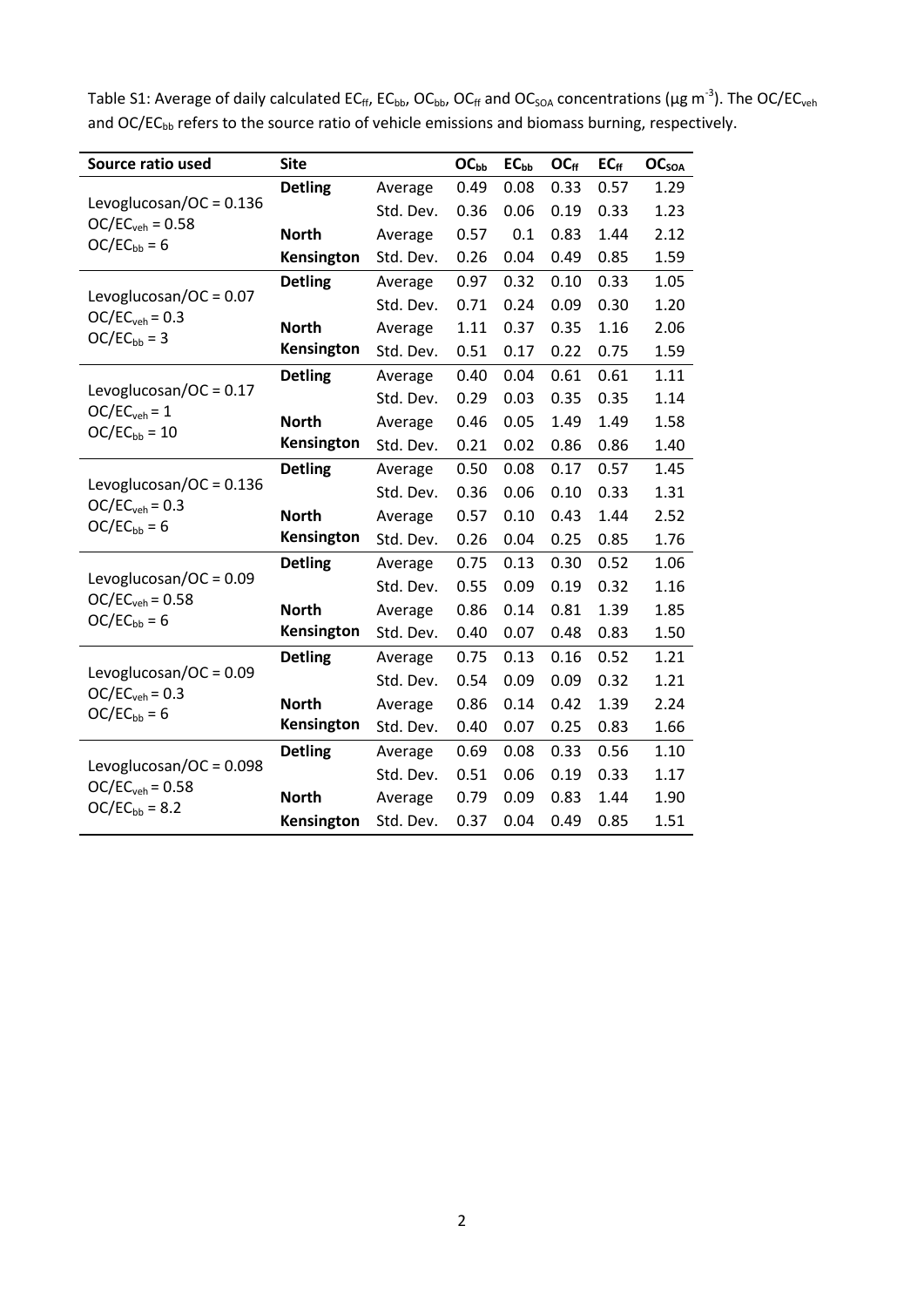| Date       | <b>Initial</b> | TMH | <b>Final</b> |     |
|------------|----------------|-----|--------------|-----|
|            | time           |     | time         |     |
| 24/01/2012 | 23:00          | 139 | 06:00        | 139 |
| 03/02/2012 | 18:00          | 139 | 04:00        | 139 |
| 25/07/2012 | 23:00          | 63  | 07:00        | 189 |
| 26/07/2012 | 22:00          | 63  | 08:00        | 153 |
| 30/07/2012 | 23:00          | 63  | 05:00        | 135 |
| 08/08/2012 | 21:00          | 99  | 07:00        | 63  |

Table S2: Times of extended de-coupling at BT based on estimated turbulent mixing height (TMH) using lidar measurements during the summer and winter intensive observation periods.

Note: The minimum observable height depended on the lidar gate and the height that the instrument is placed (above ground level) at each site, and differed between the winter IOP (139 m) and summer IOP (63 m).

Table S3: Times of de-coupling estimated based on visual inspection of the NOx concentrations time series at BT and NK

| ID | Start date | <b>Start</b> | <b>Finish</b> |
|----|------------|--------------|---------------|
| 1  | 15-Apr-12  | 22:00        | 06:00         |
| 2  | 19-Feb-12  | 19:00        | 07:00         |
| 4  | 11/03/2012 | 20:00        | 06:00         |
| 5  | 18/03/2012 | 20:00        | 06:00         |
| 6  | 12/04/2012 | 22:00        | 03:00         |
| 7  | 17/08/2012 | 19:00        | 04:00         |
| 8  | 18/08/2012 | 22:00        | 06:00         |
| 9  | 26/08/2012 | 20:00        | 00:00         |
| 10 | 07/09/2012 | 19:30        | 07:00         |
| 11 | 14/09/2012 | 19:00        | 05:30         |
| 12 | 18/09/2012 | 23:00        | 05:00         |
| 13 | 06/10/2012 | 18:00        | 07:00         |
| 14 | 14/10/2012 | 18:00        | 06:00         |
| 15 | 16/10/2012 | 20:00        | 03:00         |
| 16 | 29/04/2013 | 19:00        | 00:00         |
| 17 | 25/05/2013 | 20:00        | 00:00         |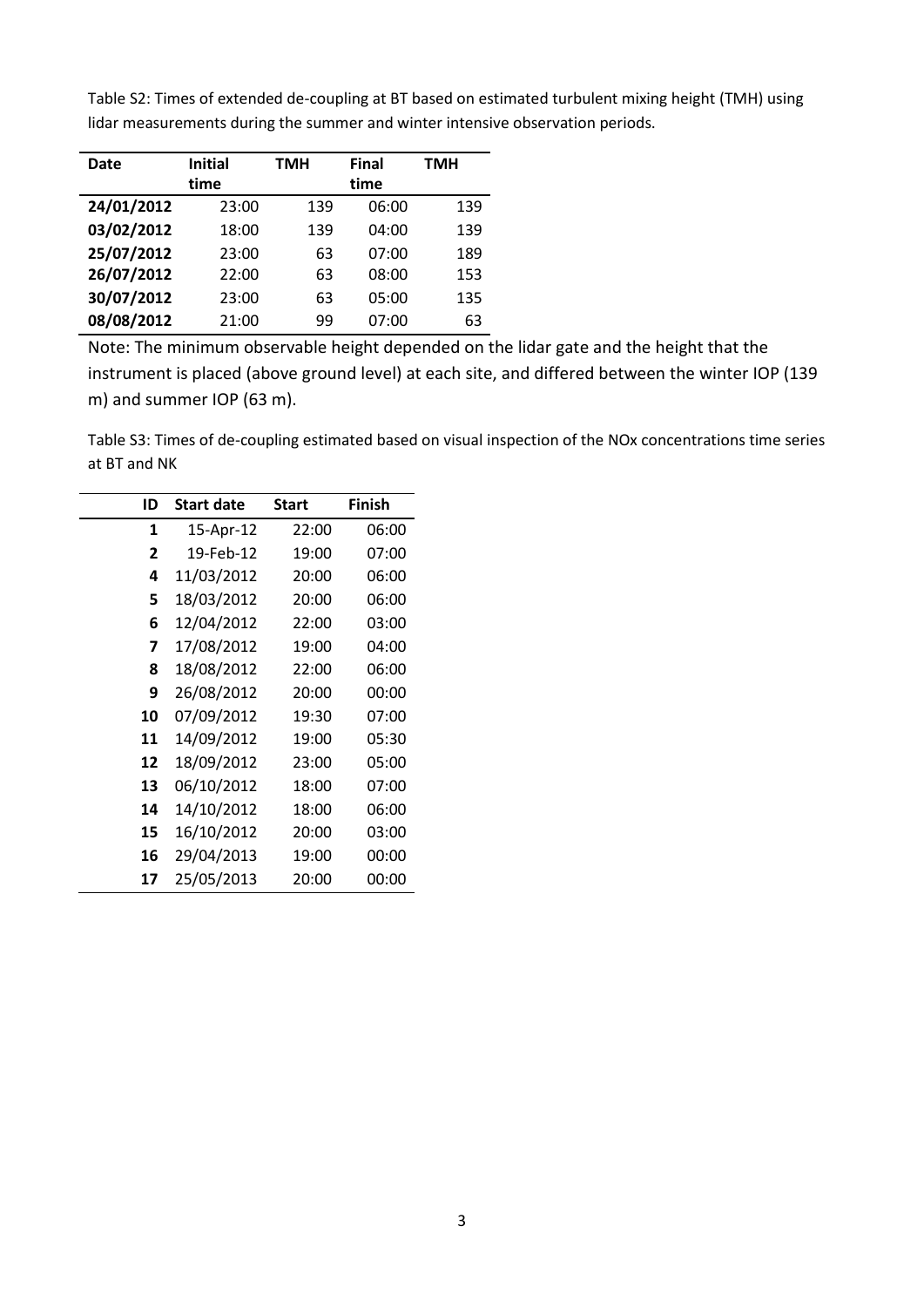

Figure S1: Wind rose plot for the winter IOP at Gravesend station. Wind speed is in m  $s^{-1}$ .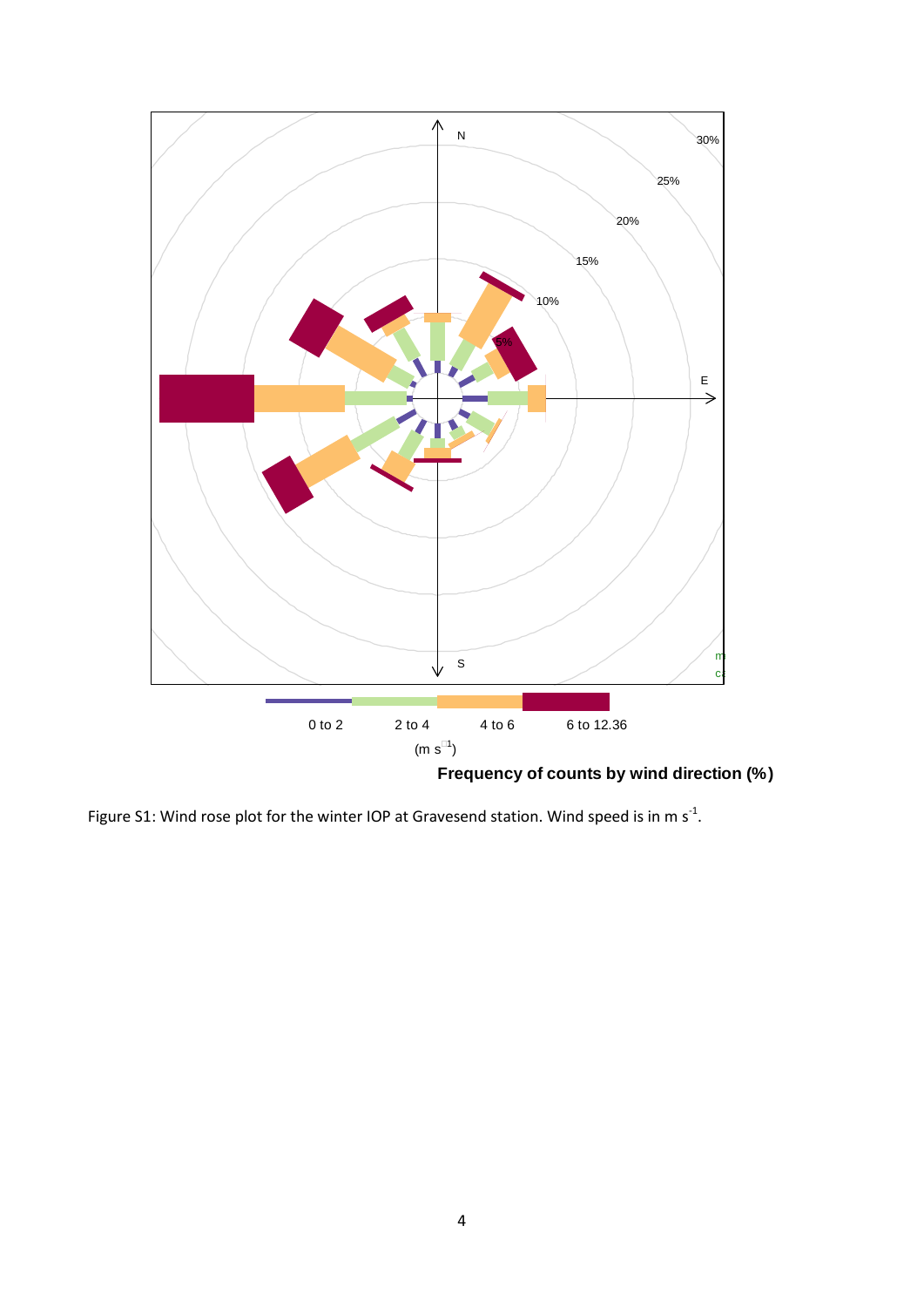

Figure S2: Wind rose plot for the winter IOP for Heathrow Airport station. Wind speed is in m s<sup>-1</sup>.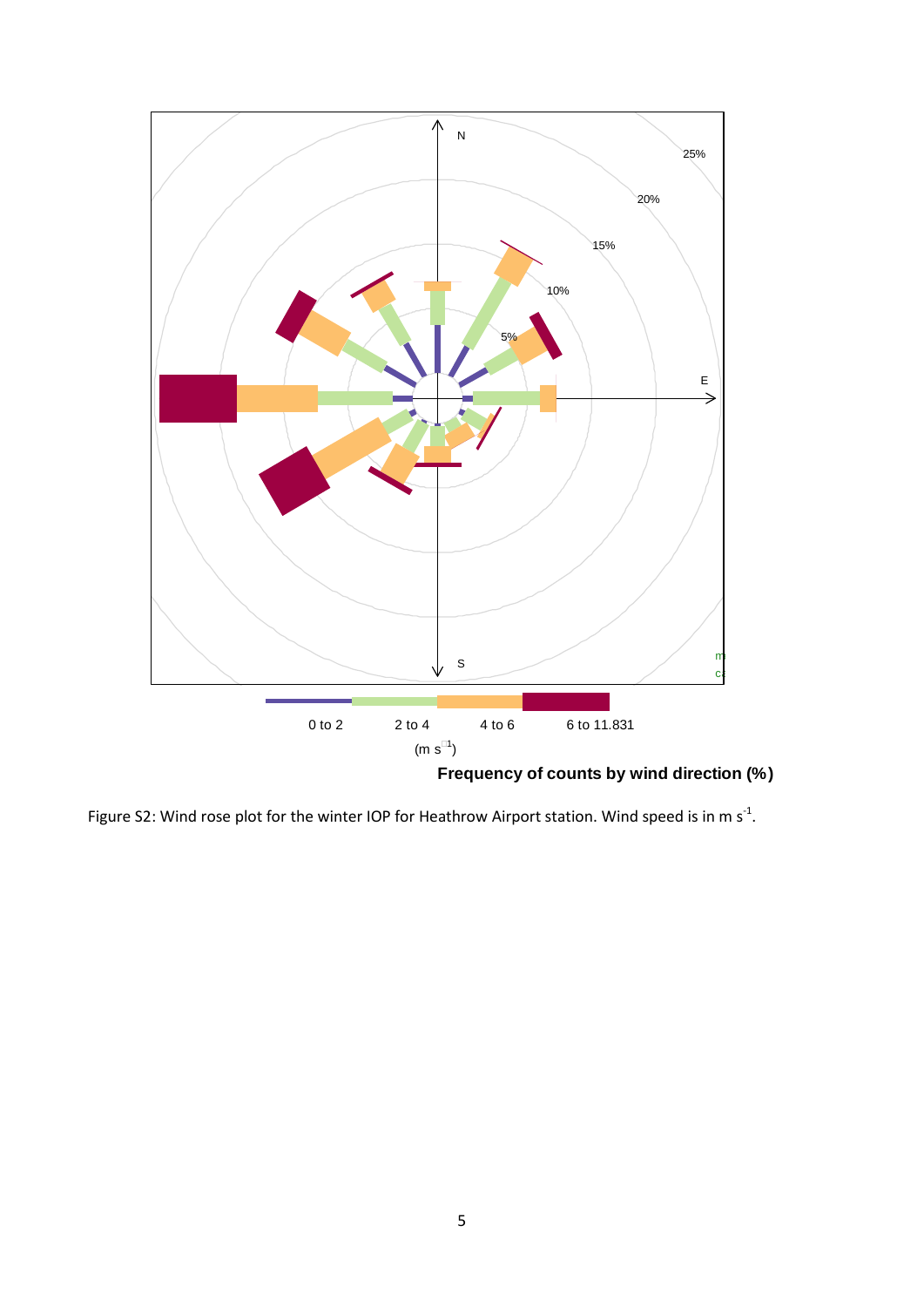

Figure S3: Wind rose plot for winter IOP at Benson station. Wind speed is in m  $s^{-1}$ .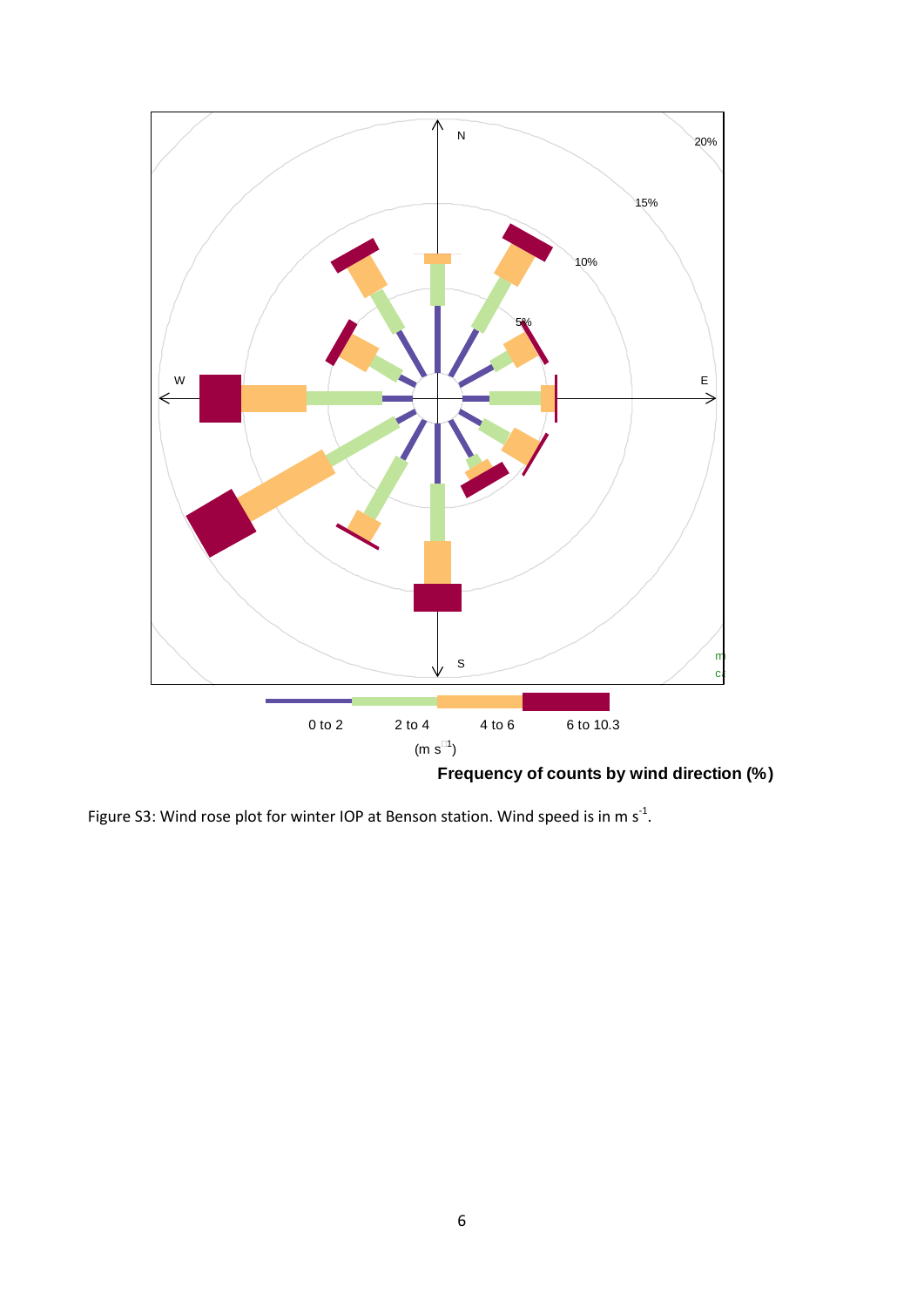

Figure S4: Wind speed as a function of time for the winter IOP. Concentration of levoglucosan included in this plot is from Harwell.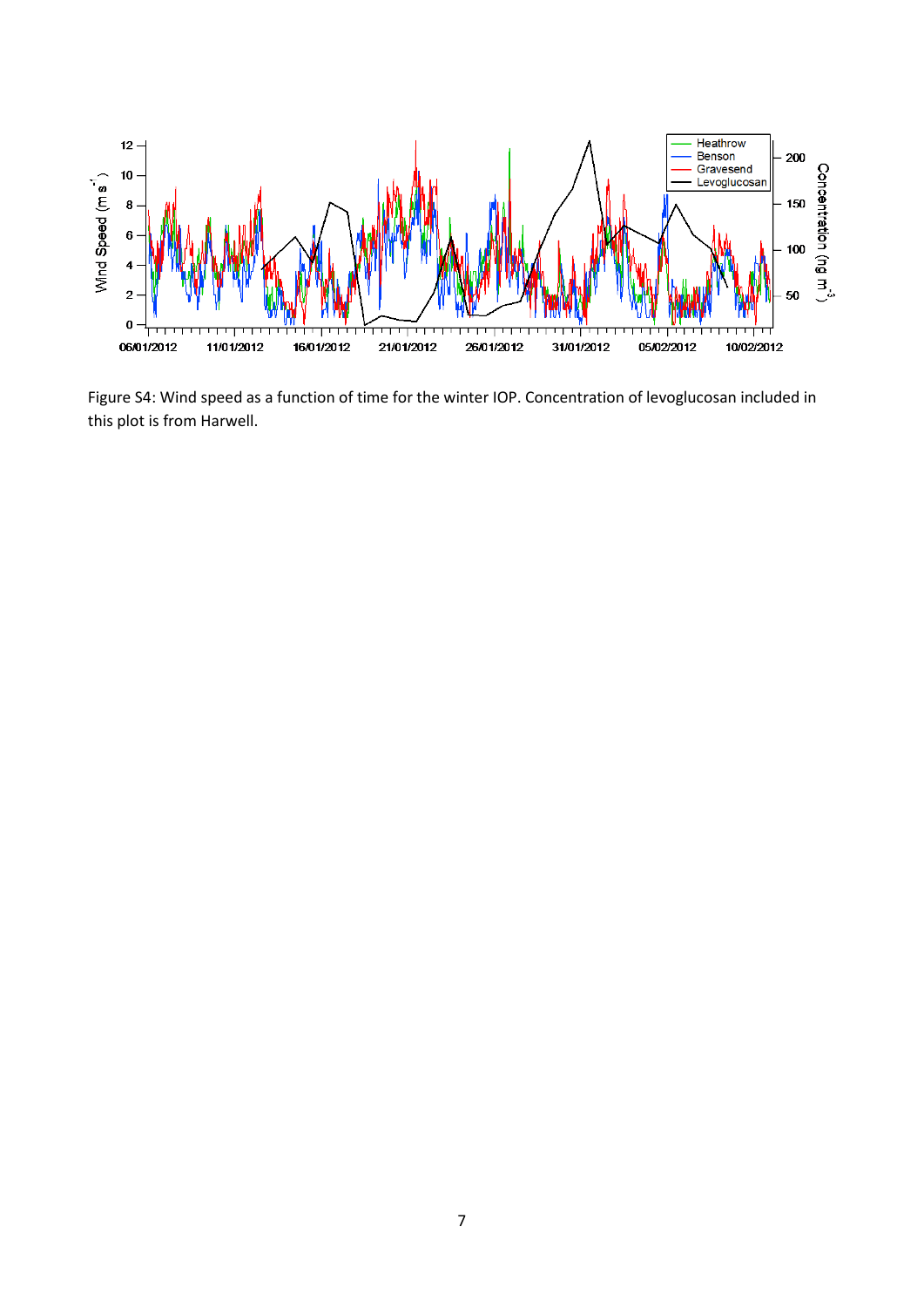

Figure S5: Daily values of the fraction of non-fossil TC (TC<sub>nf</sub>) at Detling and North Kensington (NK). Note the date represent the start date of sampling.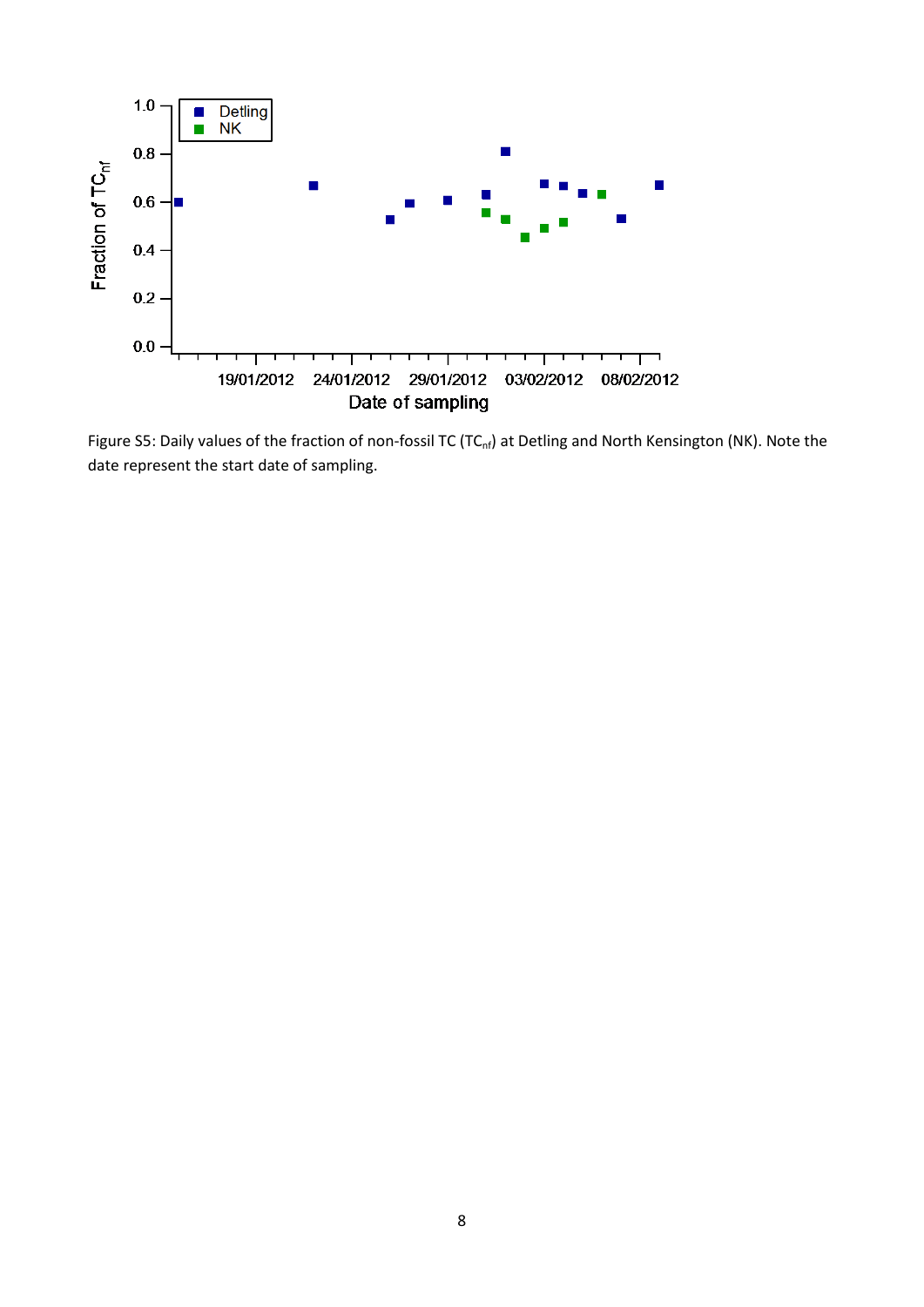

Figure S6: Daily average percentage of non-fossil total carbon fraction (TC<sub>nf</sub>) and the total carbon fossil fraction (TC $_{\rm ff}$ ) as calculated using different source ratios. For details on the source ratios used, refer to the case ID given in Table 4.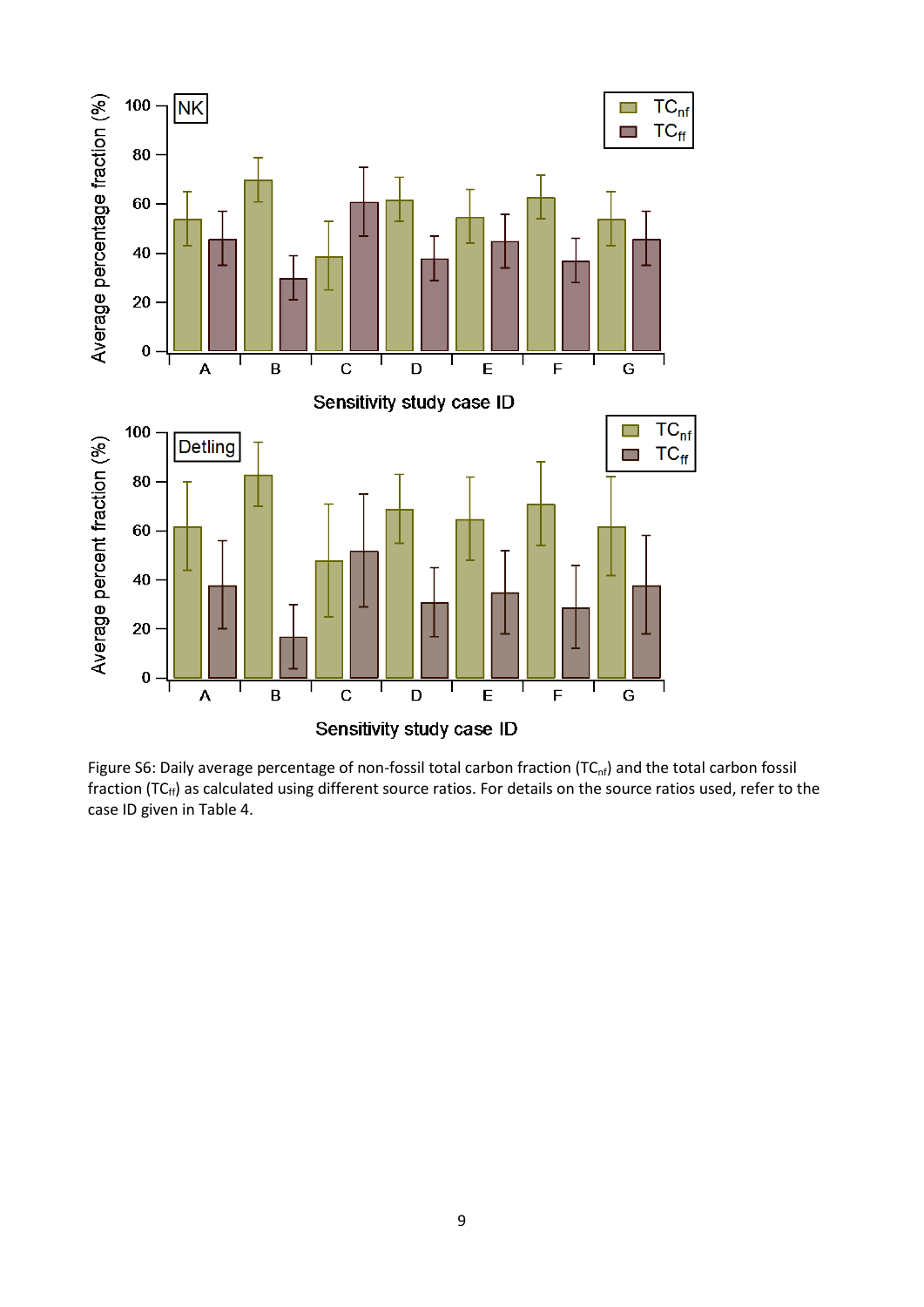

Figure S7: Mean diurnal variations in the BC concentrations during the winter campaign as measured by a 7W AE with the shaded areas indicating the 95% confidence intervals. Note in the key DET and NK represent Detling and North Kensington, respectively.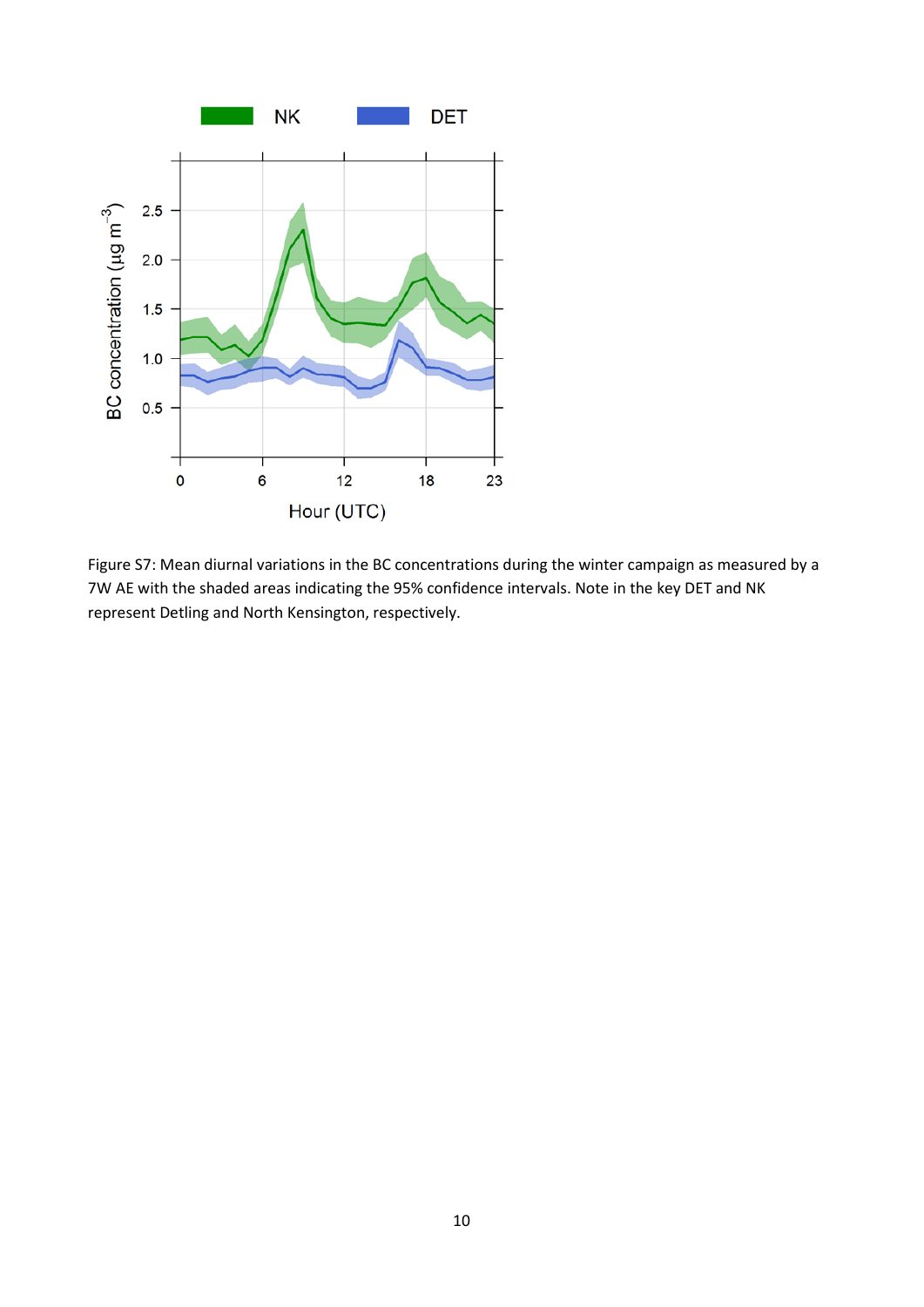

Figure S8: Scatter plots of levoglucosan to  $K^+$  concentrations as a function of weekday and weekend at Harwell (upper panel) and North Kensington (bottom panel).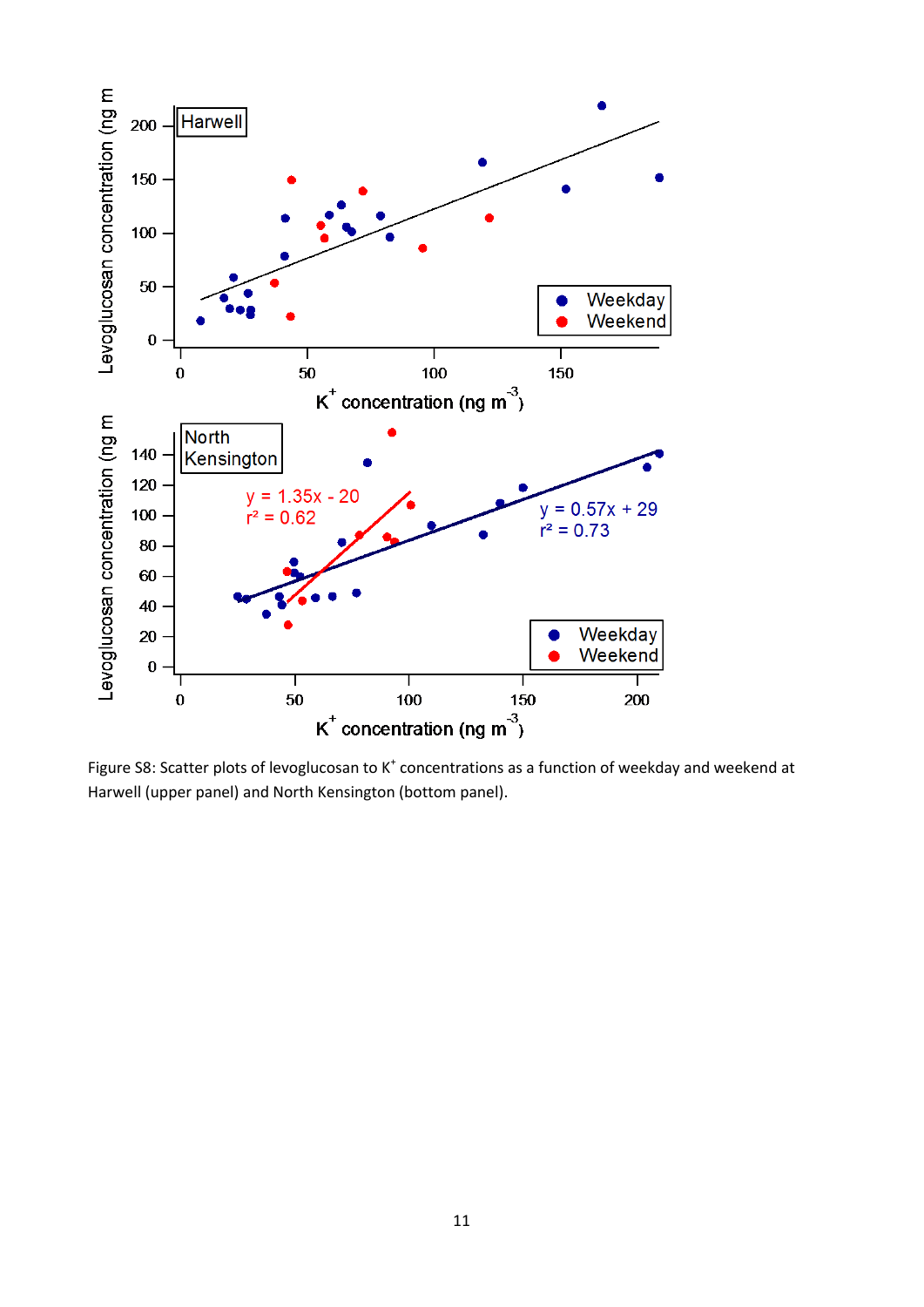

Figure S9: Mean diurnal variations of NOx and CO concentrations for the long-term measurements, normalised by the mean at NK and the BT tower (BT). Shaded areas represent 95% confidence intervals.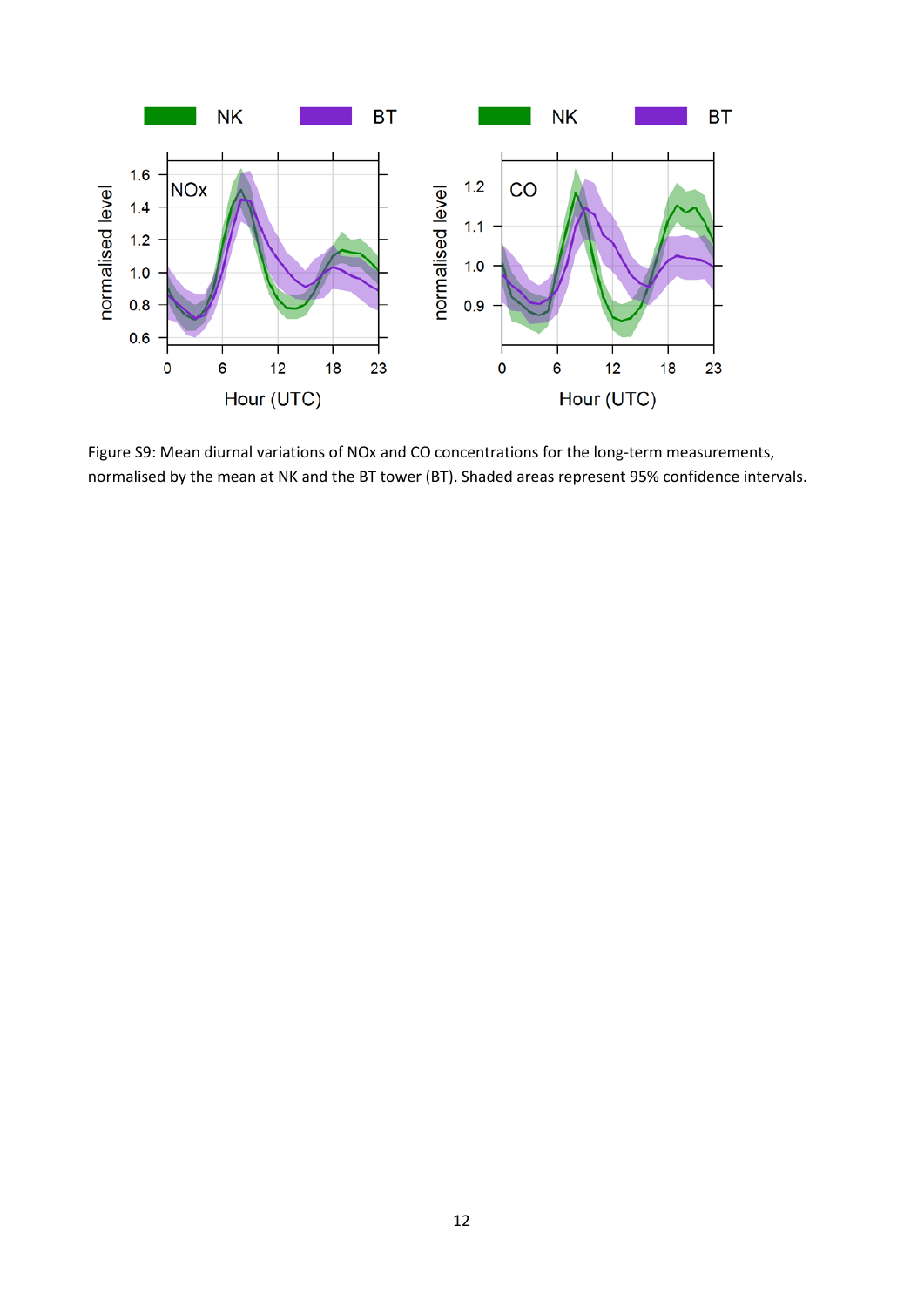

Figure S10: CPF analysis presented as polar plots for  $NO<sub>x</sub>$  and CO concentrations at the sites over the whole sampling period. NK is in the top panels, with the BT tower (BT) in the lower.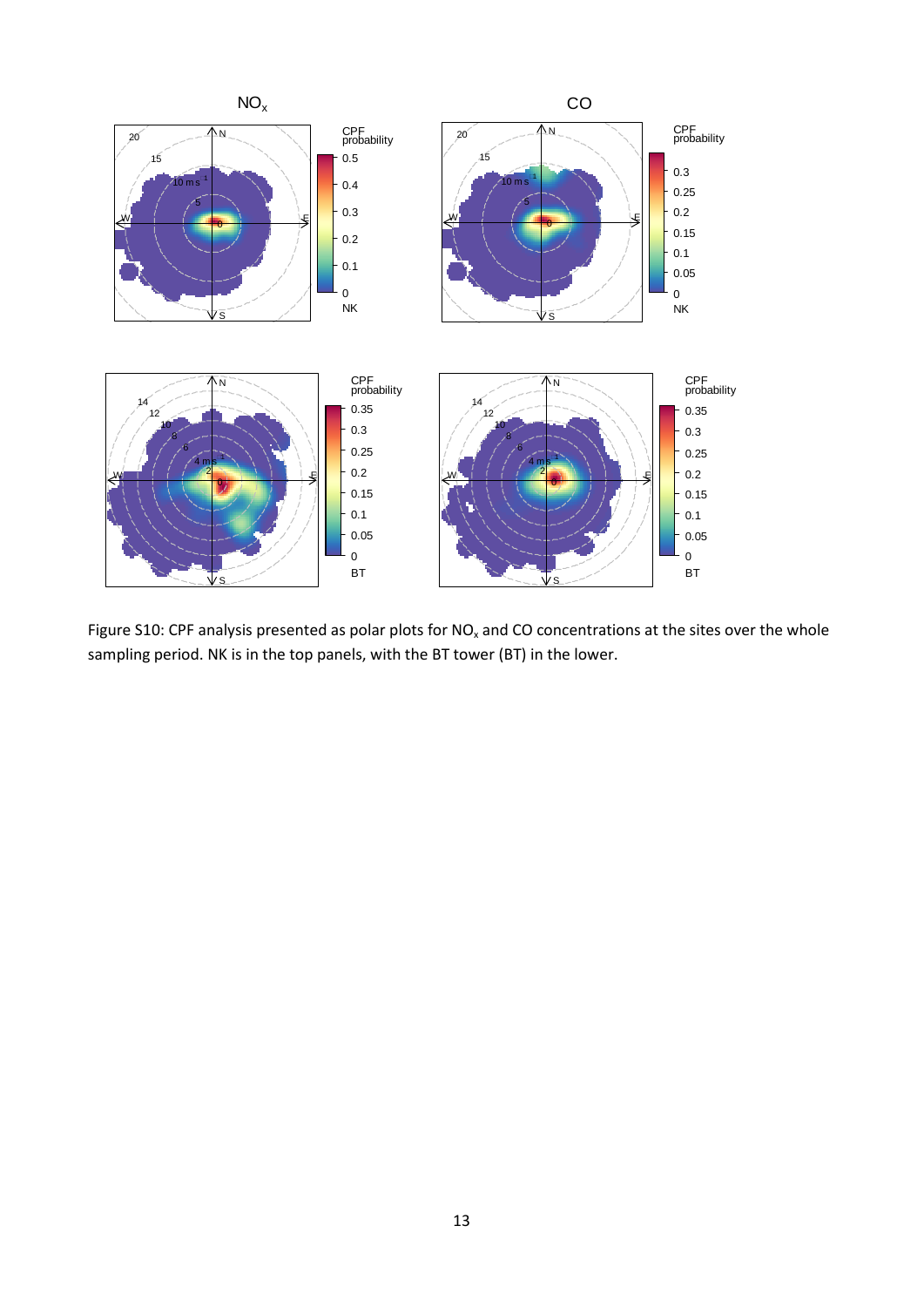

Figure S11: Histogram of hourly absorption Ångstrom co-efficient (α) for the whole sampling period at BT tower.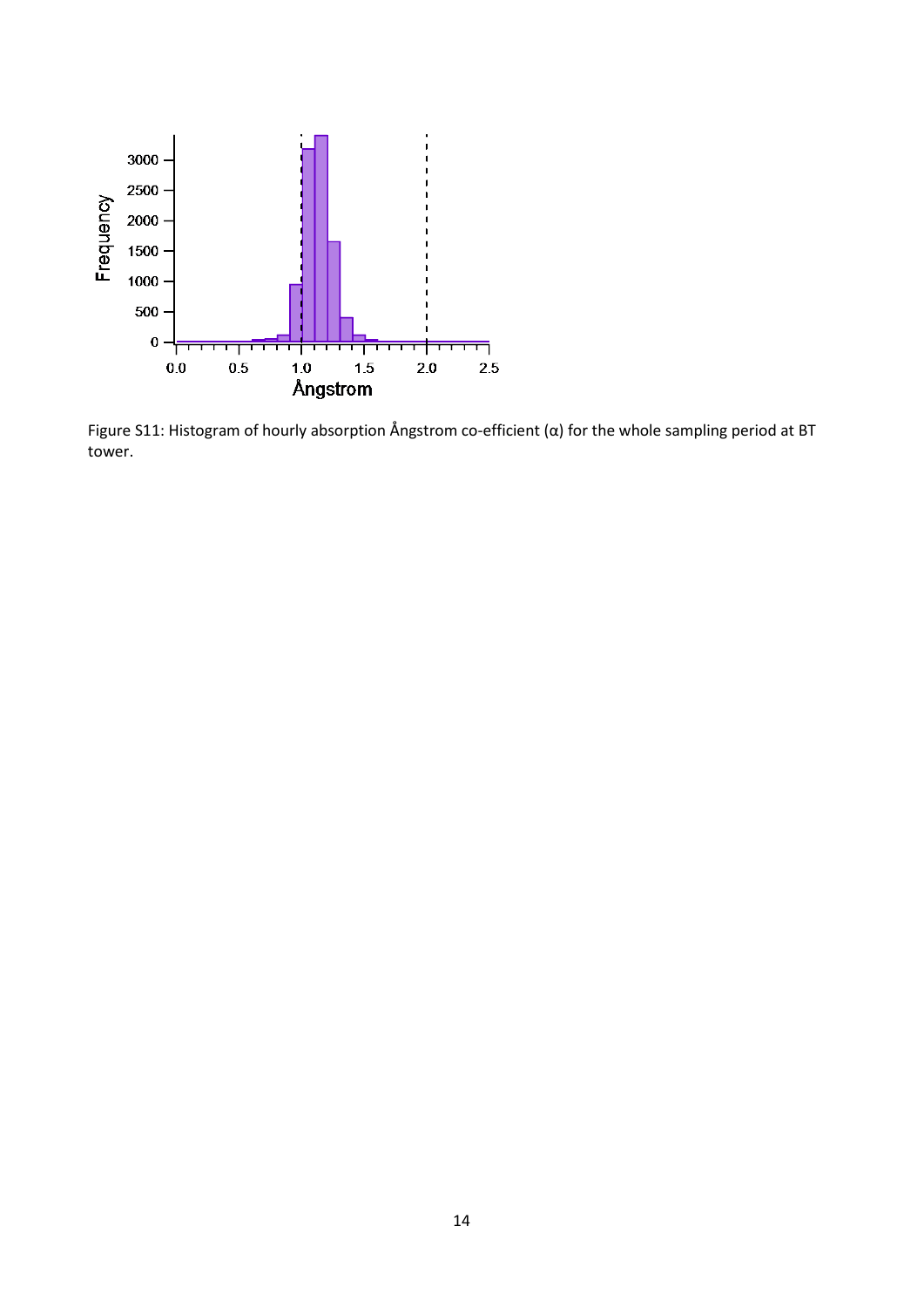

Figure S12: Histogram of hourly absorption Ångstrom co-efficient at BT tower by season.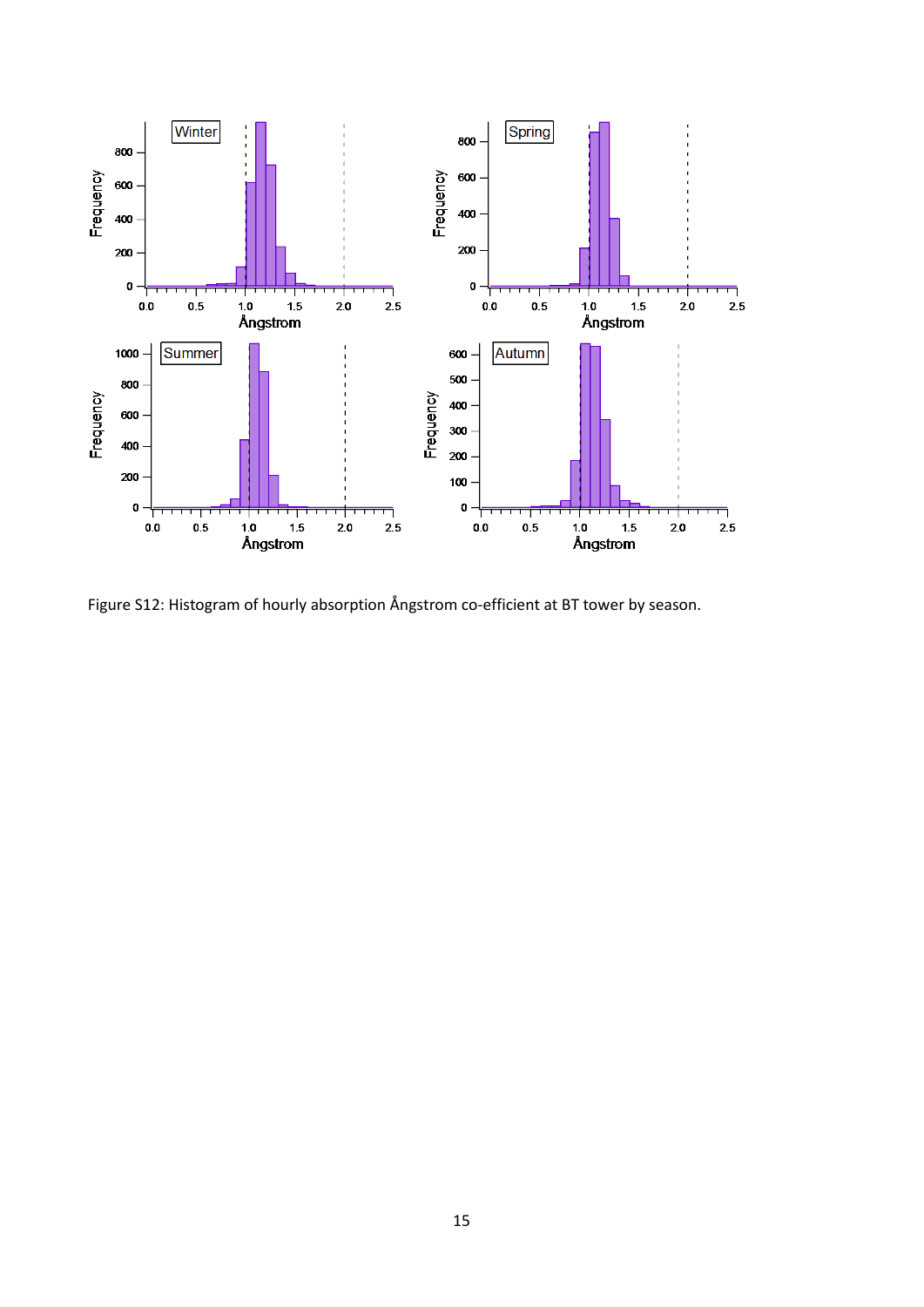

Figure S13: Histogram of hourly Ångstrom coefficients at North Kensington (green, left column) and BT tower (purple, right column) during the summer campaign for daytime and night time (21.00 until 05.00 inclusive).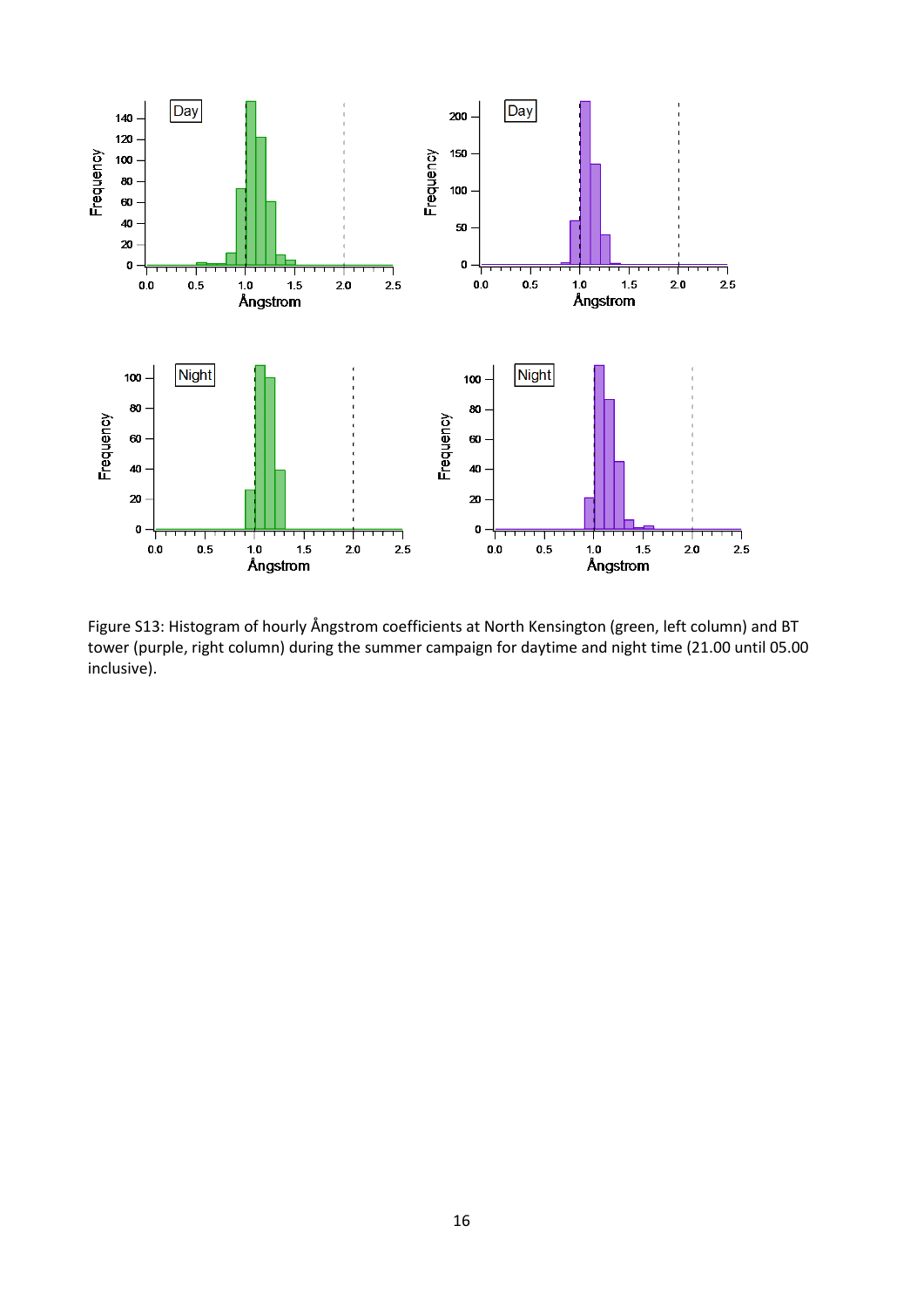

Figure S14: Histograms of hourly Ångstrom coefficients for the winter campaign at North Kensington (green, left column) and the BT tower (purple, right column) for day and night time (21.00 until 0.500 inclusive).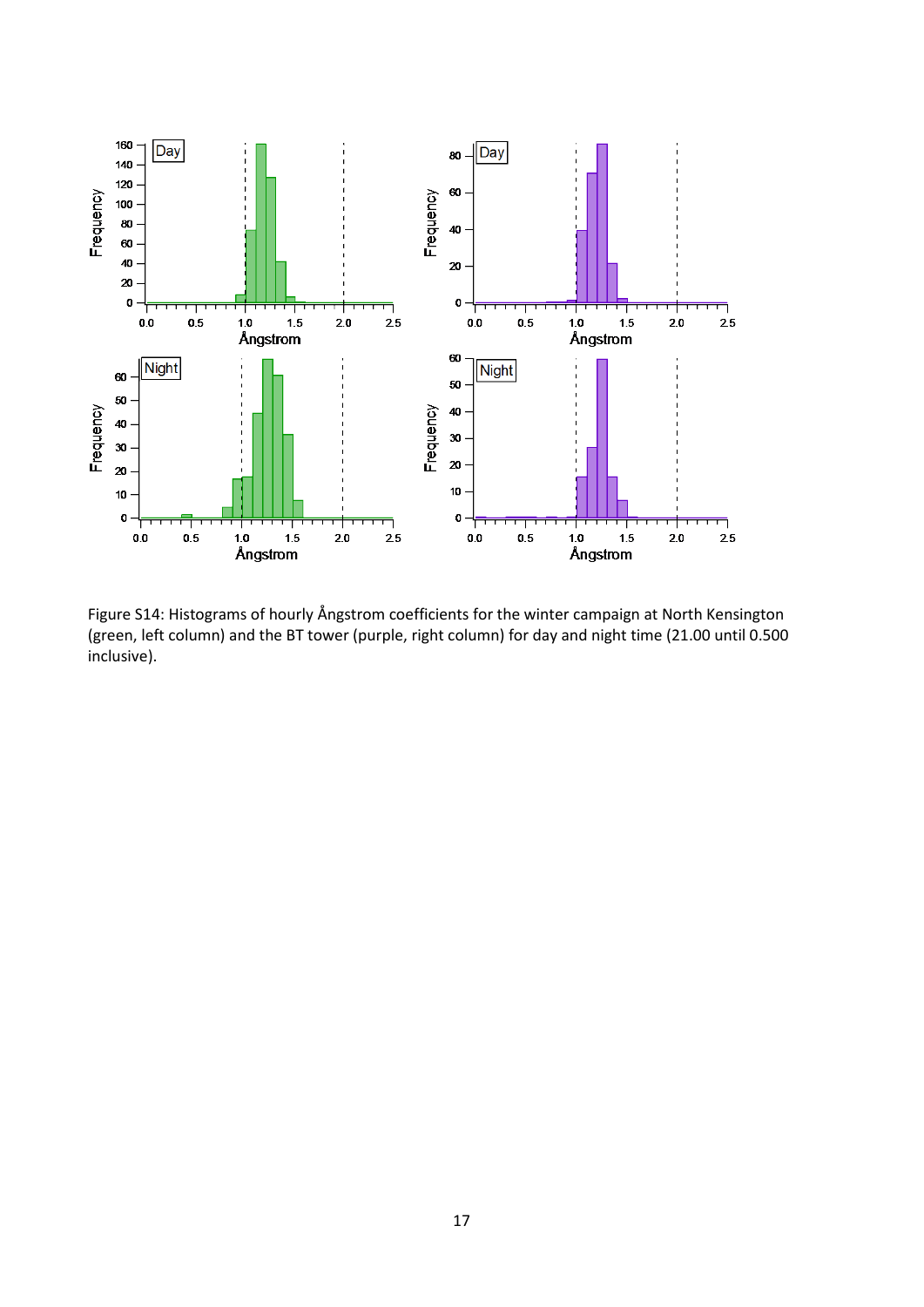

Figure S15: Time series of NOx (top) and BC concentrations measured at 370 and 880 nm (bottom) at North Kensington (NK) and the BT tower (BT) during de-coupling event 2 (Table S2). Note the BC concentrations were determined using a 2 wavelength aethalometer at NK.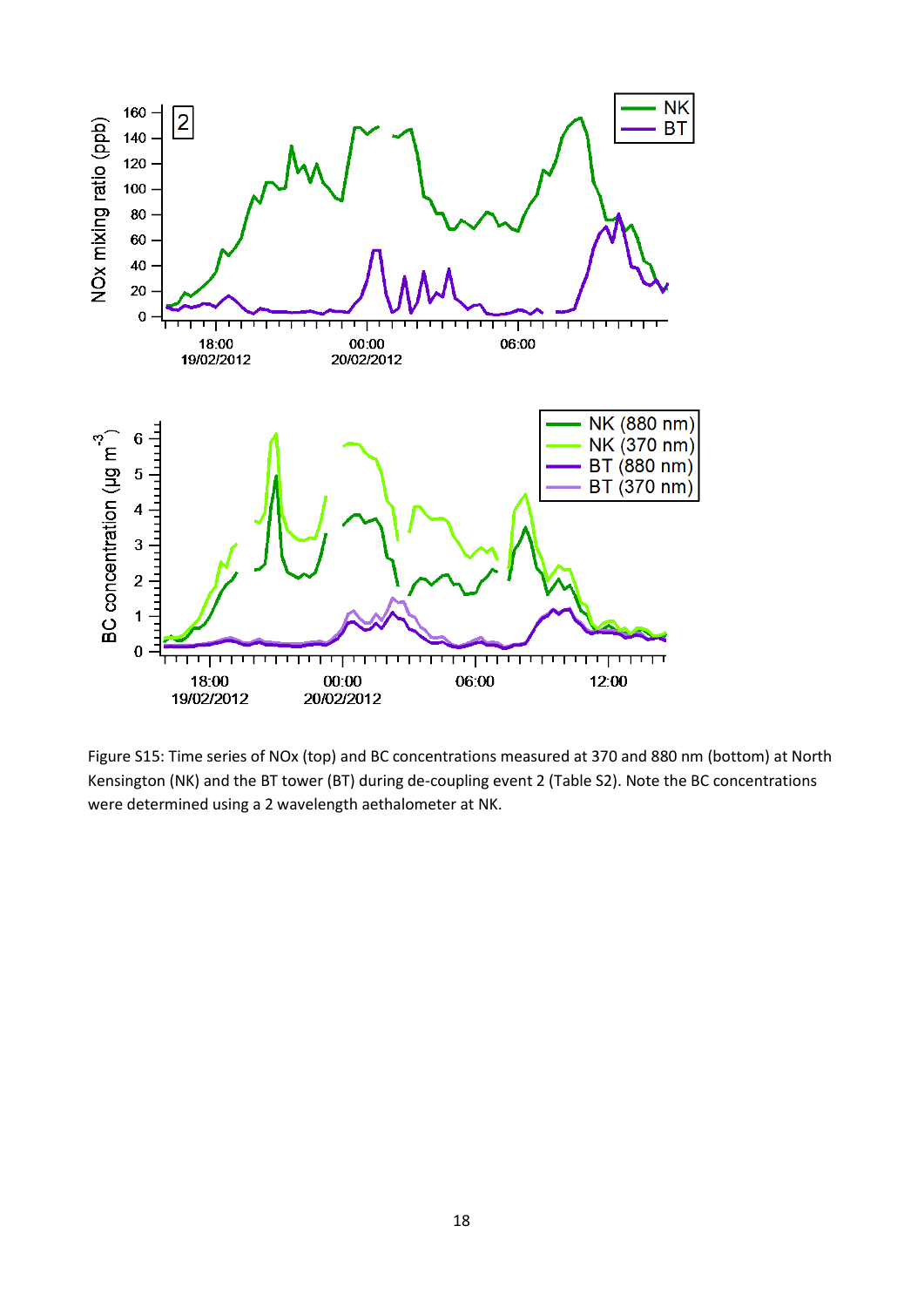

Figure S16: Time series of NOx (top) and BC concentration measured at 370 and 880 nm (bottom) at NK and the BT tower (BT) during de-coupling event 4 (Table S2). Note the BC concentrations were determined using a 2 wavelength aethalometer at NK.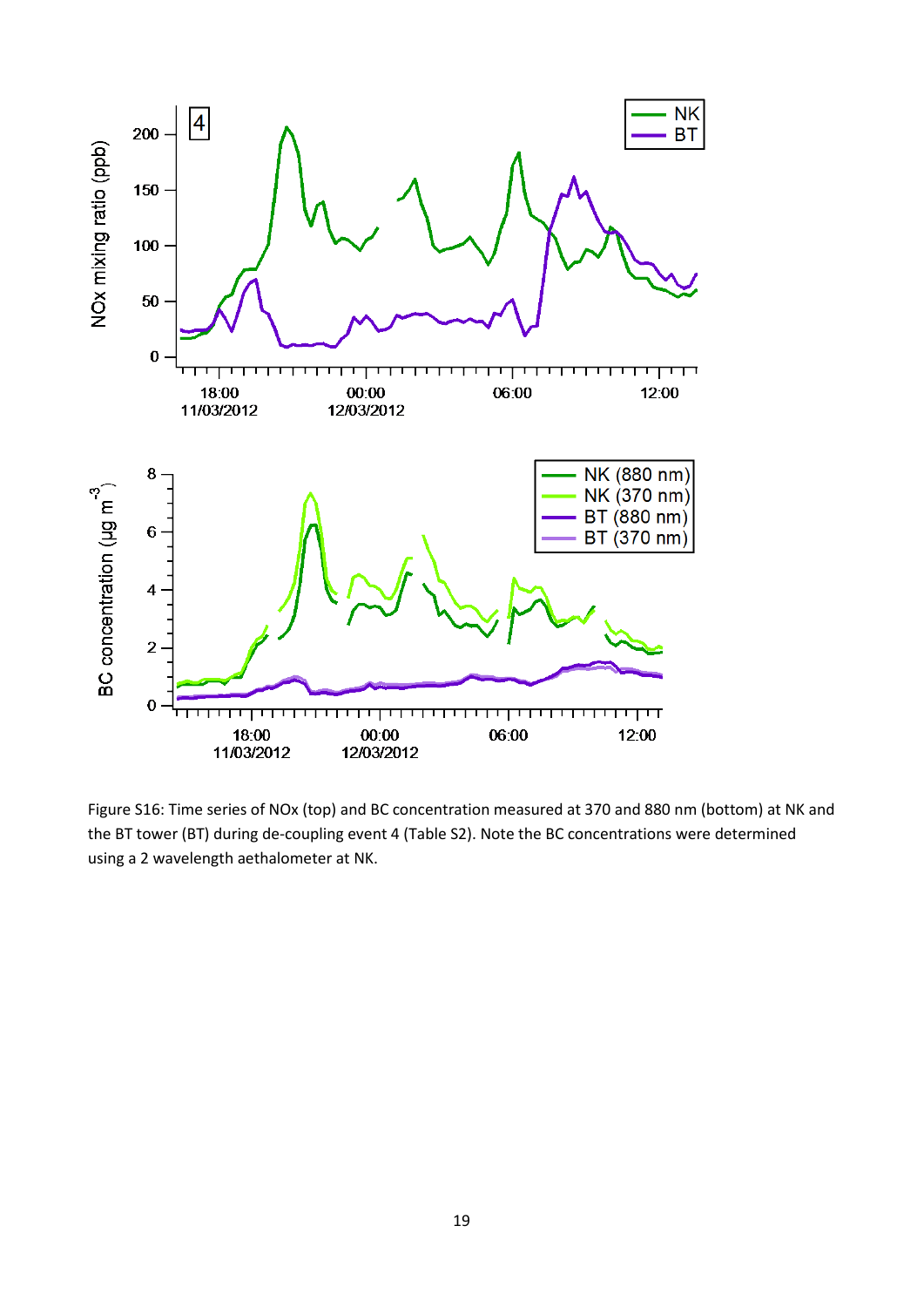

Figure S17: Time series of NOx (top) and BC concentration measured at 370 and 880 nm (bottom) at NK and the BT tower (BT) during de-coupling event 7 (Table S2). Note the BC concentrations were determined using a 2 wavelength aethalometer at NK.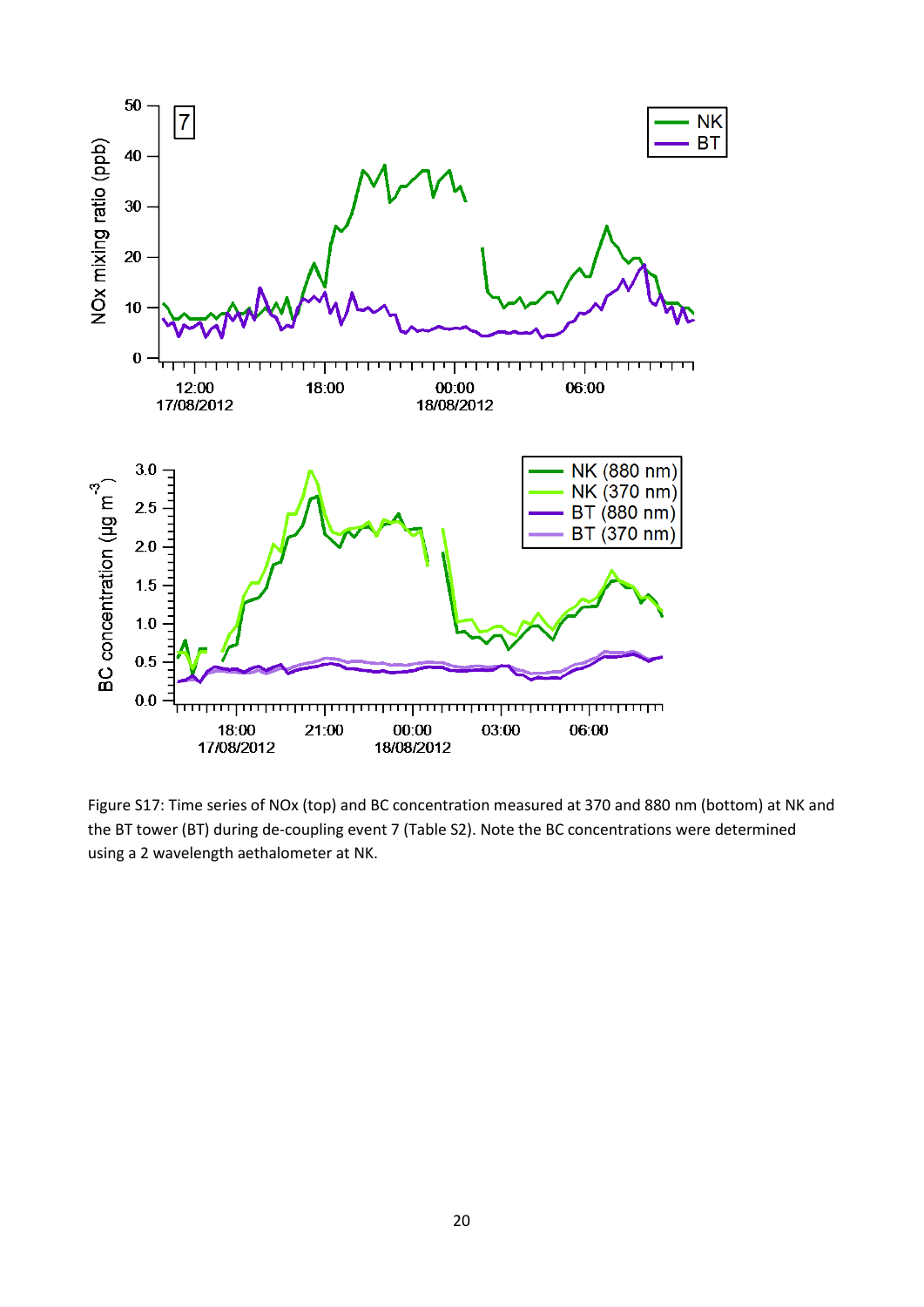

Figure S18: Time series of NOx (top) and BC concentration measured at 370 and 880 nm (bottom) at NK and the BT tower (BT) during de-coupling event 11 (Table S2). Note the BC concentrations were determined using a 2 wavelength aethalometer at NK.